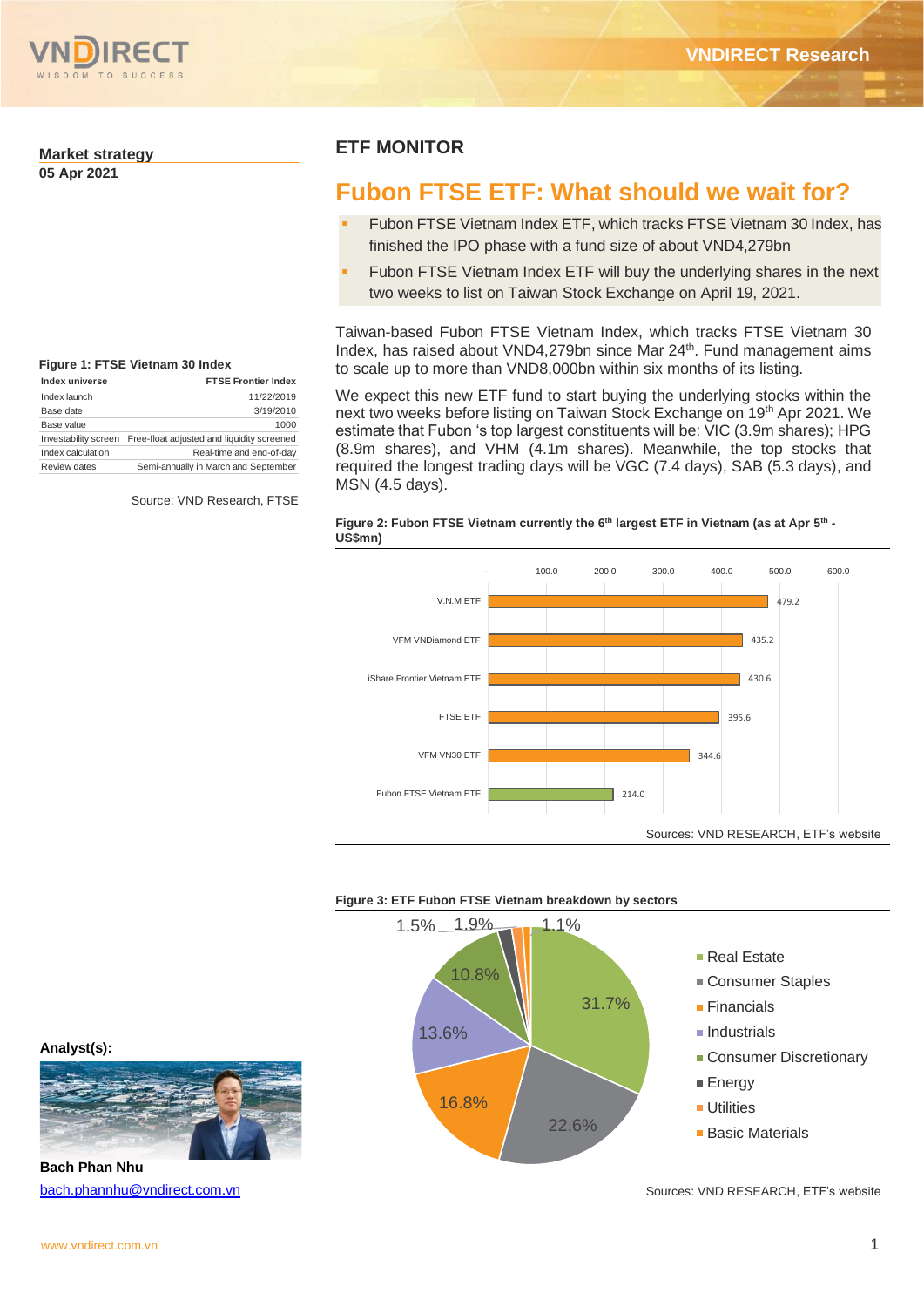



#### **Figure 4: FTSE Vietnam 30 Index outperformed others since 2016**

#### Sources: VND RESEARCH, FTSE Vietnam factsheet

#### **Figure 5: ETF Fubon Vietnam Index's portfolio based on our estimation (data as at 02 Apr 2021)**

|              |        | Value in ETF | Price              | Number of shares in | Median trading volume (Mar |                                           |
|--------------|--------|--------------|--------------------|---------------------|----------------------------|-------------------------------------------|
| <b>Stock</b> | Weight | (VNDbn)      | (As at 02/04/2021) | ETF (shares)        | 21 - Shares)               | <b>Estimated trading days</b>             |
| <b>VIC</b>   | 11.21% | 479.72       | 123                | 3,900,190           | 1,294,800                  | 3.01                                      |
| <b>HPG</b>   | 10.19% | 436.15       | 49.05              | 8,891,929           | 16,289,800                 | 0.55                                      |
| <b>VHM</b>   | 9.73%  | 416.34       | 100.7              | 4,134,436           | 2,196,300                  | 1.88                                      |
| <b>VNM</b>   | 9.70%  | 415.05       | 102.7              | 4,041,391           | 3,152,700                  | 1.28                                      |
| <b>MSN</b>   | 9.00%  | 385.08       | 92.7               | 4,154,015           | 918,800                    | 4.52                                      |
| <b>VRE</b>   | 6.96%  | 297.64       | 33.85              | 8,792,781           | 4,501,400                  | 1.95                                      |
| <b>NVL</b>   | 5.47%  | 234.09       | 82                 | 2,854,782           | 2,034,100                  | 1.40                                      |
| <b>VCB</b>   | 5.28%  | 226.01       | 97.8               | 2,310,896           | 1,196,800                  | 1.93                                      |
| <b>VJC</b>   | 3.84%  | 164.19       | 132.3              | 1,241,023           | 507,300                    | 2.45                                      |
| ACB          | 2.76%  | 118.29       | 34.65              | 3,413,957           | 8,819,900                  | 0.39                                      |
| SSI          | 2.74%  | 117.29       | 34.3               | 3,419,429           | 10,817,400                 | 0.32                                      |
| <b>PDR</b>   | 2.55%  | 108.93       | 64.6               | 1,686,292           | 3,428,300                  | 0.49                                      |
| <b>HDB</b>   | 2.40%  | 102.89       | 27.25              | 3,775,793           | 4,051,500                  | 0.93                                      |
| SAB          | 2.34%  | 100.27       | 180                | 557,060             | 105,500                    | 5.28                                      |
| <b>STB</b>   | 2.26%  | 96.57        | 22.6               | 4,273,025           | 23,543,500                 | 0.18                                      |
| <b>PLX</b>   | 1.94%  | 83.15        | 56.5               | 1,471,653           | 3,858,000                  | 0.38                                      |
| <b>VCG</b>   | 1.89%  | 81.02        | 47.4               | 1,709,208           | 231,000                    | 7.40                                      |
| <b>KBC</b>   | 1.54%  | 65.82        | 39.4               | 1,670,472           | 4,854,200                  | 0.34                                      |
| <b>SBT</b>   | 1.19%  | 51.03        | 22.9               | 2,228,602           | 3,824,100                  | 0.58                                      |
| <b>POW</b>   | 1.18%  | 50.45        | 13.6               | 3,709,449           | 14,529,800                 | 0.26                                      |
| <b>GEX</b>   | 1.05%  | 44.95        | 24.1               | 1,864,989           | 5,285,900                  | 0.35                                      |
| <b>TCH</b>   | 0.77%  | 33.08        | 24.2               | 1,366,992           | 4,200,500                  | 0.33                                      |
| <b>HCM</b>   | 0.67%  | 28.53        | 32.7               | 872,441             | 3,887,700                  | 0.22                                      |
| <b>BVH</b>   | 0.66%  | 28.37        | 61.8               | 459,003             | 675,600                    | 0.68                                      |
| <b>DPM</b>   | 0.59%  | 25.16        | 20.35              | 1,236,143           | 2,522,300                  | 0.49                                      |
| <b>PHR</b>   | 0.51%  | 21.76        | 59.8               | 363,812             | 721,600                    | 0.50                                      |
| <b>DXG</b>   | 0.45%  | 19.07        | 24.5               | 778,415             | 6,648,900                  | 0.12                                      |
| <b>VGC</b>   | 0.43%  | 18.30        | 35.2               | 520,020             | 219,300                    | 2.37                                      |
| <b>VHC</b>   | 0.38%  | 16.31        | 39.15              | 416,678             | 1,116,800                  | 0.37                                      |
| <b>PPC</b>   | 0.32%  | 13.51        | 26.1               | 517,515             | 435,700                    | 1.19                                      |
|              |        |              |                    |                     |                            | Sources: VNDIRECT RESEARCH, FTSE, Fiinpro |